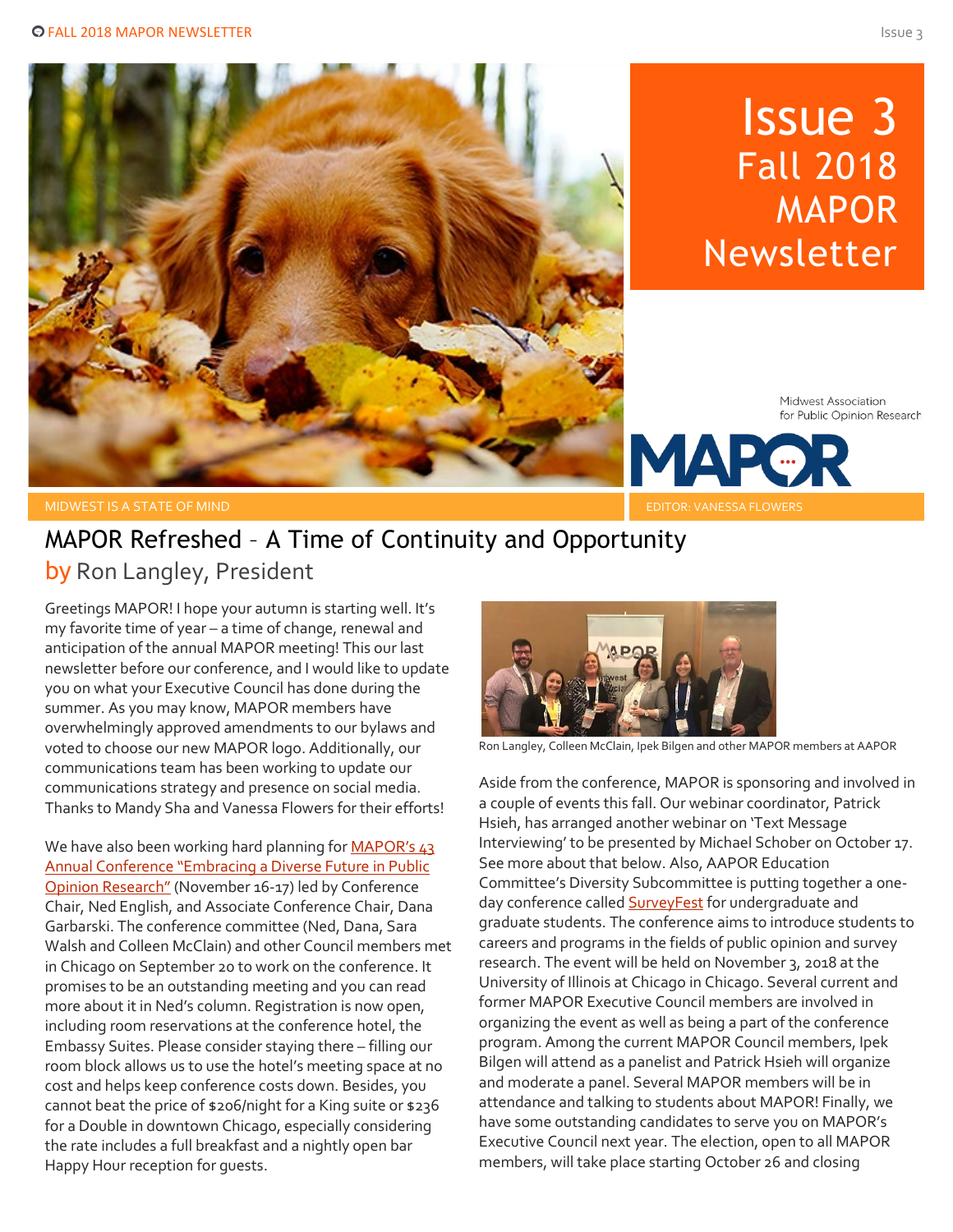November 5, 2018. Candidate biographies can be seen below. Thanks to all who agreed to run!!

It has truly been a highlight of my career to serve you as MAPOR President and I look forward to seeing you in November. I, and the rest of council, will continue to work for you through the conference. If you have any ideas, feedback or suggestions for how we can better serve you, please do not hesitate to contact me at [president@mapor.org.](mailto:president@mapor.org)



MAPOR 2018 "Embracing a Diverse Future in Public **Opinion** Research"

As the calendar turns to October we are reminded that MAPOR 2018 is just around the corner! I am pleased to announce that the conference registration website is [open,](http://www.cvent.com/events/2018-mapor-conference/event-summary-9237f15468144c66bbe1ff5486a41fcc.aspx) thanks to the hard work of Secretary-Treasurer Jolene Smyth and her team of testers. **Please note that early bird registration ends October 29th (11:59 PM CST)**, and so we ask you to register today to take advantage of the best rates. The registration link is on the MAPOR homepage [www.mapor.org.](http://www.mapor.org/)

The  $43^{rd}$  Annual MAPOR Conference will take place November 16 and 17, 2018 at the Embassy Suites Downtown Chicago (600 N. State St.), as we have since 2016. We are in close contact with the hotel staff and have been reviewing feedback from last year's attendee survey for a great conference experience. As we did last year, we've reserved a room block for our conference attendees to secure the best hotel rate. So, please reserve your room at the followin[g link](https://embassysuites.hilton.com/en/es/groups/personalized/C/CHIDWES-M18-20181115/index.jhtml?WT.mc_id=POG) as soon as you are able to or prior to 10/31.

Our conference committee has been hard at work planning an exciting program following the theme *Embracing a Diverse Future in Public Opinion Research*, with the preliminary program now available on th[e website.](http://www.mapor.org/confdocs/MAPOR_2018_Program_Draft.pdf) This year, our conference theme considers diversity in the broadest sense, including but not limited to gender, gender identity, race/ethnicity, age, socioeconomic status, sexual orientation, disability status, religion, and national origin. As in prior years we will have many interesting paper, panel, brief, and poster sessions on a variety of topics related to public opinion, survey methodology, media, and communication. We actually received considerably more submissions this year than in prior years and so have made some small changes to accommodate the additional presentations. First, we have added posters to the Friday evening session. Second, we have three "briefs" sessions this year, a format also used by AAPOR. Our goal was to include as many high-quality papers as possible while following our mission of supporting students and researchers at all levels.

In addition to our presentations we have excellent featured speakers this year, starting with our short course by Dr. [Stephanie Eckman,](https://www.rti.org/expert/stephanie-eckman) a Survey Methodology Fellow at RTI International. Stephanie's course will be focused on collecting and using location data in surveys, a topic of relevance to researchers across disciplines in our field. Stephanie is currently AAPOR Standards Chair, a past MAPOR attendee, and has a diverse and varied research background. I am also excited to present our keynote speake[r Jennifer Agiesta,](https://www.cnn.com/profiles/jennifer-agiesta) Director of Polling and Election Analytics at CNN. As our conference is shortly after the upcoming midterm elections, Jennifer's presentation will be very timely. Jennifer is also AAPOR Communications Chair and a long time AAPOR member. Finally, our Pedagogy Hour Speaker is Dr[. Colm O'Muircheartaigh](https://harris.uchicago.edu/directory/colm-omuircheartaigh) of NORC at the University of Chicago and the Harris School of Public Policy Research at the University of Chicago. Colm has an unparalleled background in inter-disciplinary social science research and has attended and presented at several MAPOR conferences in the past.

Consistent with last year we will have a working-group session on Friday, November 16th from 8:00-10:00am on Interviewer-Respondent Interaction. This working group will discuss issues involving recording, transcribing, coding, analyzing, and interpreting interaction between interviewers and respondents. Dr. Dana Garbarski is the organizer of this working group, and please email her a[t dgarbarski@luc.edu](mailto:dgarbarski@luc.edu) with any suggestions on the discussion items. You will be able to sign-up for this session during conference registration, and there is no fee for doing so.

Also consistent with last year is the networking lunch tradition. In addition to enjoying a delicious gourmet buffet, you will get to network with your colleagues and discuss a topic of your interest. Example proposed discussion topics include: First Time MAPOR attendees; Career Networking with Potential Employers; Meet Other Graduate Students; "Big data" and Machine Learning; How to move from conference paper to publication. You will be able to propose any other topic and register for lunch via during registration.

I will be sending out more information about the sessions (including session date, time, and name) to the presenters soon. We are currently also working on assigning moderators and discussants to the sessions, and so many thanks to those who have volunteered to be a moderator or discussant. If you did not get a chance to volunteer but would like to be a discussant or a moderator at this year's conference feel free to email me at english-ned@norc.org along with your area of expertise.

In summary, our conference planning committee is hard at work and we will continue providing regular updates via our email list, MAPORnet, AAPORnet, and through our social media pages (Facebook[: @MidwestAPOR;](https://www.facebook.com/MidwestAPOR/) Twitter: [@MidwestMAPOR.](https://twitter.com/midwestmapor) I look forward to seeing you in Chicago next month. If you have any questions and feedback about the conference, please do not hesitate to contact me directly at **English-ned@norc.org**.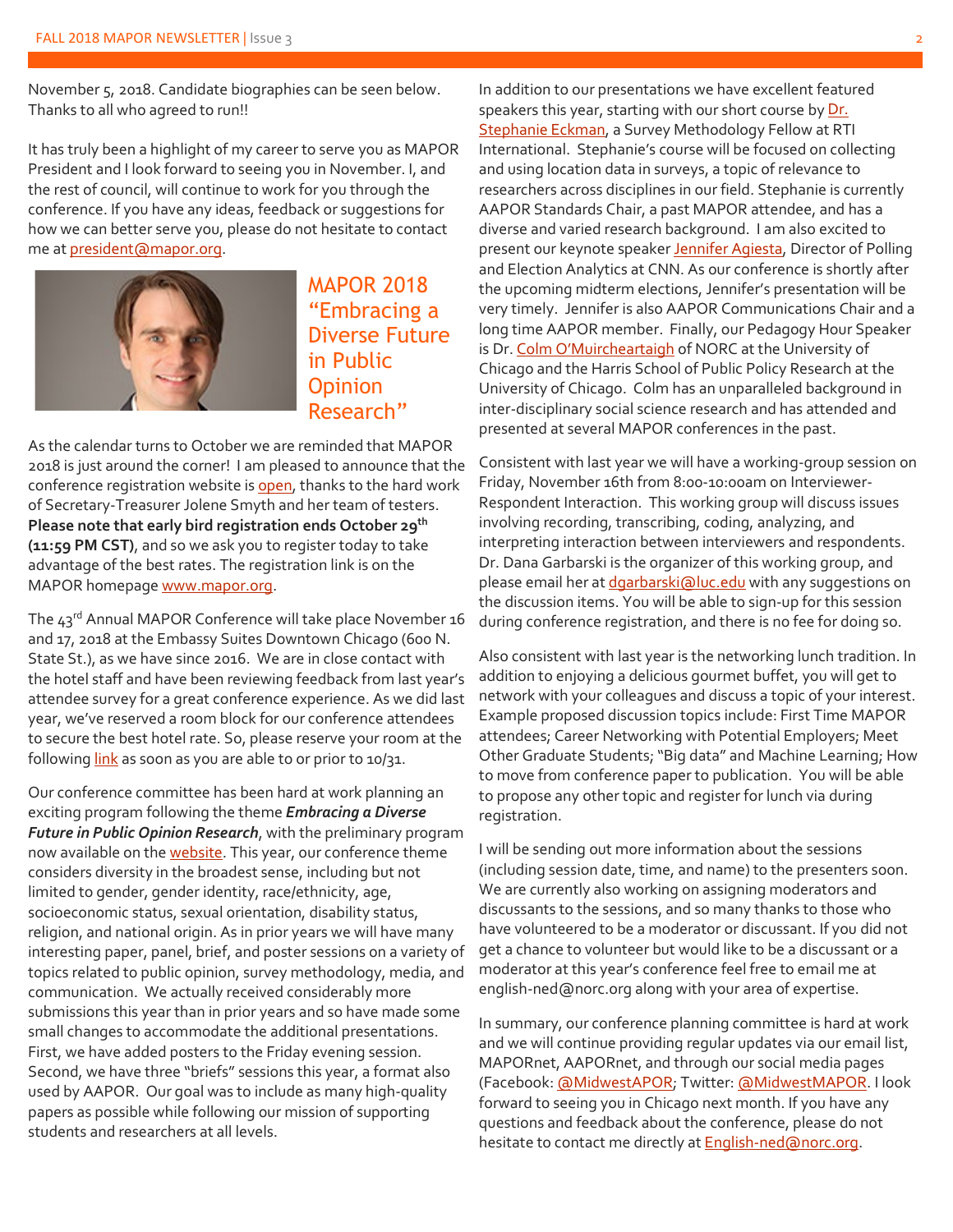## **Text Message Interviewing: Data Quality, Efficiency, and Design Considerations**

With Michael Schober, Professor of Psychology and Vice Provost for Research at [The New School for](https://www.newschool.edu/nssr)  [Social Science Research](https://www.newschool.edu/nssr)

With the increasing adoption of text messaging for daily communication worldwide, collecting survey data using text messaging—for inviting respondents, asking questions, and recording answers—is an increasingly viable option for social researchers. This presentation introduces the special characteristics of text messaging and the potential benefits of the mode. Text messaging gives respondents time to think carefully about their answers, consult records when necessary, and answer while they are mobile and multitasking, while experiencing greater social distance from interviewers or automated interviewing systems, potentially increasing privacy.

The talk presents evidence to date from experimental studies demonstrating advantages of text message interviewing compared to voice (phone) interviewing: less satisficing, more disclosure, and greater satisfaction. Conversely, potential disadvantages of this mode include increased breakoffs and longer interviews, though interview length is more than offset by the shorter contact period. The presentation further explores factors that should be considered in designing questions and response formats for text message surveys, including designing for respondents who might not use smartphones or have high-speed network connections, whether to allow full free-text responses or only single-character responses, and how many questions are realistic to ask. It also presents current evidence on the efficiency of texting: contact time, time to complete the sample, possibility of conducting multiple text interviews simultaneously, and benefits of automated vs. human-administered texting.

MAPOR Webinars are recorded and available to all registrants. If you cannot attend the live Webinar, register to receive the recording!



MAPOR 2018 WEBINAR SERIES



## **October 17th, 12-1 PM Central time**

#### **Register online:**

**http://www.mapor.org/webinars/webinarregistration/**

\$10 for students, \$40 for non-student MAPOR members, \$50 for non-members

MAPOR Webinars are recorded and available to all registrants. If you cannot attend the live Webinar, register to receive the recording! For information about past MAPOR webinars, please visit [http://www.mapor.org/webinars.](http://www.mapor.org/webinars)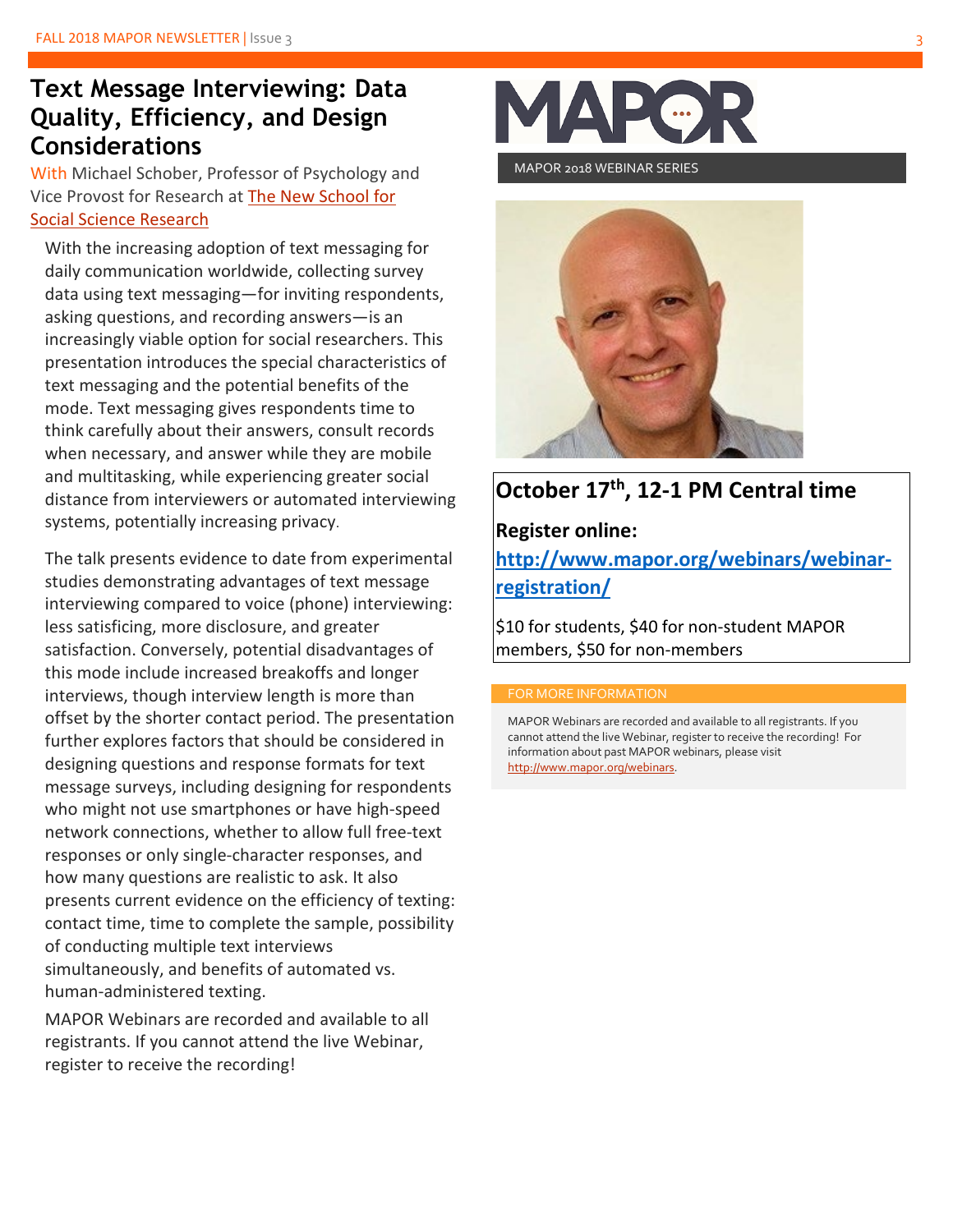## **2018 MAPOR Election Candidates for Vice President/ President Elect**



#### **Mary Losch** is <sup>a</sup>

Professor of Psychology and Director of the University of Northern Iowa (UNI) Center for Social and Behavioral Research (CSBR). The Center conducts applied research utilizing numerous types of survey and other quantitative and qualitative methods to support academic research, evaluate programs and inform policy decision-making at the local,

state and national level. Mary received her PhD at the University of Iowa (UI) studying attitudes and psychophysiology with John Cacioppo and then entered the private sector as a survey research analyst. From 1988-1998 she was the Program Director at the UI Social Science Institute. At UI, she served as vice-chair of the social science IRB and served on the Ad Hoc Conflict of Interest Committee. In 1998, she joined the faculty at UNI and became Assistant Director of the Center for Social and Behavioral Research where she was named Director in 2014. Mary's service at UNI has included chairing the IRB committee from 2001-2006. In 2008, she served on the steering committee to establish the Association of Academic Survey Research Organizations (AASRO). Mary has directed dozens of survey and applied research projects in the areas of public policy, health behavior, and program evaluation among others. She serves as a reviewer for a several academic journals including Public Opinion Quarterly and has contributed to Survey Practice and many other social science and public health journals. Mary has been an active member of MAPOR since 2014 and a member of AAPOR since 1991. Mary has served the AAPOR organization in a variety of roles. At annual meetings, she has been a conference presenter, session chair, and discussant. She has served two terms on AAPOR's Executive Council and on numerous committees. On the Executive Council, she has served as Standards Chair (2008-2009) and in 2014-2015 as Secretary-Treasurer. As a member of the Standards Committee (2001- 2009), she chaired the IRB Task Force and led the effort to revise and update the AAPOR Statement to IRBs. While Secretary-Treasurer, she also served on the Conference Steering Committee, Development Committee, Financial Oversight Committee, Investment Committee and Ad Hoc Sustaining Sponsorship Committee. Other AAPOR service includes chairing the Ad Hoc Committee to Review the Code of Professional Ethics and Practice (2009-2010) and serving as a member of the same committee in 2014-2015. During 2014-2015 she served as a member of the Ad Hoc TCPA Committee and served on the AAPOR Transparency Initiative Coordinating Committee 2012- 2018. She was a member of the AAPOR Award Committee in 2014-2015 and a member of the 2018 Policy Impact Award Committee.



**Ned English** is a Senior

Research Methodologist at NORC at the University of Chicago. He is also a lecturer at the Harris School of Public Policy Research at the University of Chicago, teaching Geographic Information Systems (GIS) Applications in the Social Sciences. Ned earned his M.S. in Geography from the University of Wisconsin-Madison and his B.S. in

Geography from McGill University. Ned is currently serving as MAPOR Conference Chair, having been Associate-Conference Chair during the prior year. He also served as MAPOR Secretary-Treasurer and Associate Secretary Treasurer from 2015-17. Ned co-taught a short-course on Address-Based Sampling with Colm O'Muircheartaigh at the 2012 conference. He is involved in AAPOR as well, presenting regularly and is currently the chair of the Standard Definitions Committee. In addition, Ned is a past member of the AAPOR Address-Based Sampling (ABS) Taskforce, past chair of the Chapter Liaison Subcommittee of the Membership and Chapter Relations Committee, and past member of the AAPOR Communications and Standards Committees. Ned's primary research interest is the use of GIS and spatial analysis in survey research, focusing on sample design, hard-to-reach populations, address geocoding, linkage to extant social and environmental data, and non-response analysis. Ned was involved with some of the key early research on ABS designs and continues working in this area. His research has been published in journals including Public Opinion Quarterly, Journal of Survey Statistics and Methodology, Survey Practice, Field Methods, the Journal of Gerontology, and the American Journal of Public Health. Now a proud Midwest transplant, Ned made the journey from Boston to Chicago (via Montreal and Madison) 17 years ago. When not conducting survey research he enjoys music, travel, and running.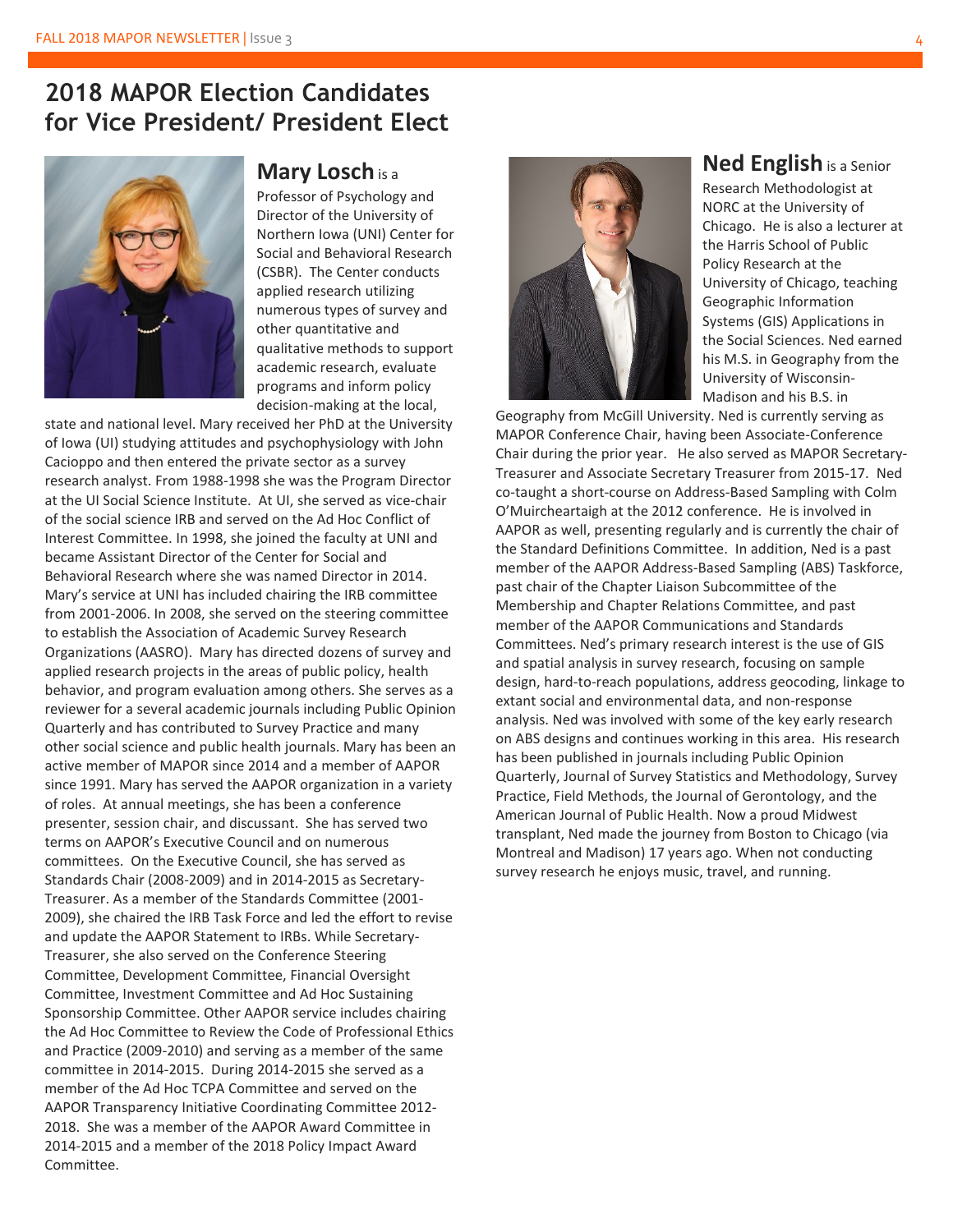## **2018 MAPOR Election Candidates for Associate Conference Chair**



**Ashley Hyon** is currently the Vice President of Research & Survey Methods at Marketing Systems Group. She provides high level consultation on survey methodology and recruitment strategy. She is keenly familiar with all sampling techniques for both quantitative and qualitative research and works closely with

clients to determine the best survey design while establishing and maintaining excellent collaborative partnerships. She graduated in 1994 with a Dual Major BBA in Marketing and International Business from Temple University and has recently completed her Masters in Survey Research at University of Connecticut. Moreover, she is active in various professional organizations and is continuously identifying upcoming trends in survey research to provide insight on the development new products and services.

She is also the Past President of PANJAAPOR and has served on the board for 5 years as the Associate Chair and then Chair of the Program Committee followed by the various stages of presidency. Ashley also volunteers at the national AAPOR conferences any way she can. In previous conferences she volunteered for various roles such as a student poster judge, a docent and ran the 2018 Speed Networking Event in Denver.



**Sara Walsh** is a Research Director with NORC at the University of Chicago. Sara started her survey research career as a graduate student working part-time at the University of Chicago Survey

Lab as a field interviewer then research assistant and project coordinator. After gaining experience and exposure to a variety of interesting and exciting research projects and data collection methods, Sara was hooked. Sara has worked at NORC now for over five years as a research director specializing in field data collection methods, with specific expertise in anthropometric and biomeasure collections. Sara has served on the AAPOR Membership and Chapter Relations committee for the past two and a half years, and recently joined the MAPOR Council in 2018. Sara has thoroughly enjoyed her work on the MAPOR Conference Support Committee for the 2018 MAPOR Conference and looks forward to continuing her MAPOR service as Associate Conference Chair.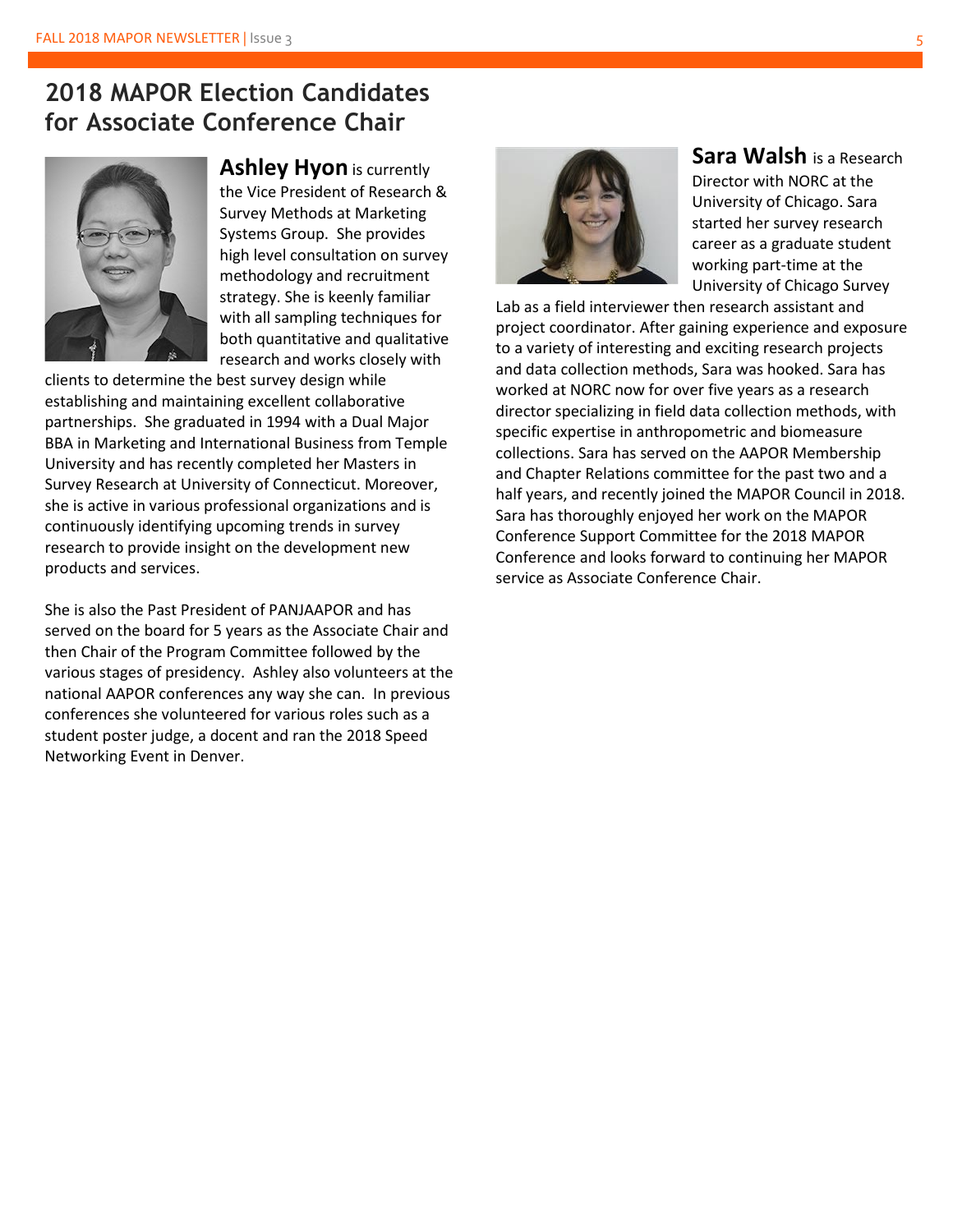## **2017-2018 MAPOR Sponsors**

MAPOR acknowledges and thanks the following organizations for sponsoring MAPOR this year.

#### **Gold Sponsors**

- *ed* Choice
- NORC at the University of Chicago

#### **Silver Sponsors**

- Marketing Systems Group
- RTI International
- The University of Chicago Survey Lab
- The University of Michigan Survey Research Operations, Survey Research Center
- The University of Michigan Michigan Program in Survey Methodology
- University of Wisconsin Survey Center
- University of Nebraska Lincoln, Survey Research & Methodology Program
- The Nielsen Company
- GfK Research
- PARC by Langer Research

#### **Bronze Sponsors**

- Cvent
- The Everett Group
- Indiana University Center for Survey Research
- University of Northern Iowa, Center for Social & Behavioral Research
- Civis Analytics
- Michigan State University, Institute for Public Policy and Social Research, Office for Survey Research
- Research Support Services
- University of Illinois at Chicago Survey Research Lab
- Paul J. & Barbara J. Lavrakas
- ReconMR Reconnaissance Market Research

Support from organizations like yours helps keep costs down for young researchers, and keeps MAPOR conference attendance high. In return, your sponsorship increases the visibility of your organization, both to future customers and to future hires of survey professionals.

#### **CLICK [HERE](http://www.mapor.org/sponsorship/) TO DONATE ONLINE!**

| Sponsor                                                                                           | <b>Gold Sponsor</b>                                         | <b>Silver Sponsor</b>                                | <b>Bronze Sponsor</b>                 |
|---------------------------------------------------------------------------------------------------|-------------------------------------------------------------|------------------------------------------------------|---------------------------------------|
| <b>Benefits</b>                                                                                   | <b>Contributions</b><br>above \$2,000                       | <b>Contributions</b><br>between \$1,000 -<br>\$2,000 | <b>Contributions</b><br>under \$1,000 |
| <b>MAPOR</b> lunch<br>+ conference<br>registration                                                | for 2 or more<br>participants<br>depending on<br>the amount | for $1$<br>participant                               |                                       |
| Ad in the<br>program                                                                              | full page ad                                                | full page ad                                         | half page ad                          |
| Large placard<br>featuring your<br>organization<br>displayed at a<br>major<br>conference<br>event |                                                             |                                                      |                                       |
| Link on the<br><b>MAPOR</b><br><b>Website</b>                                                     |                                                             | ✓                                                    |                                       |
| Acknowledge<br>ment in the<br>newsletters                                                         |                                                             |                                                      |                                       |
| Sponsor table<br>at conference                                                                    |                                                             |                                                      |                                       |